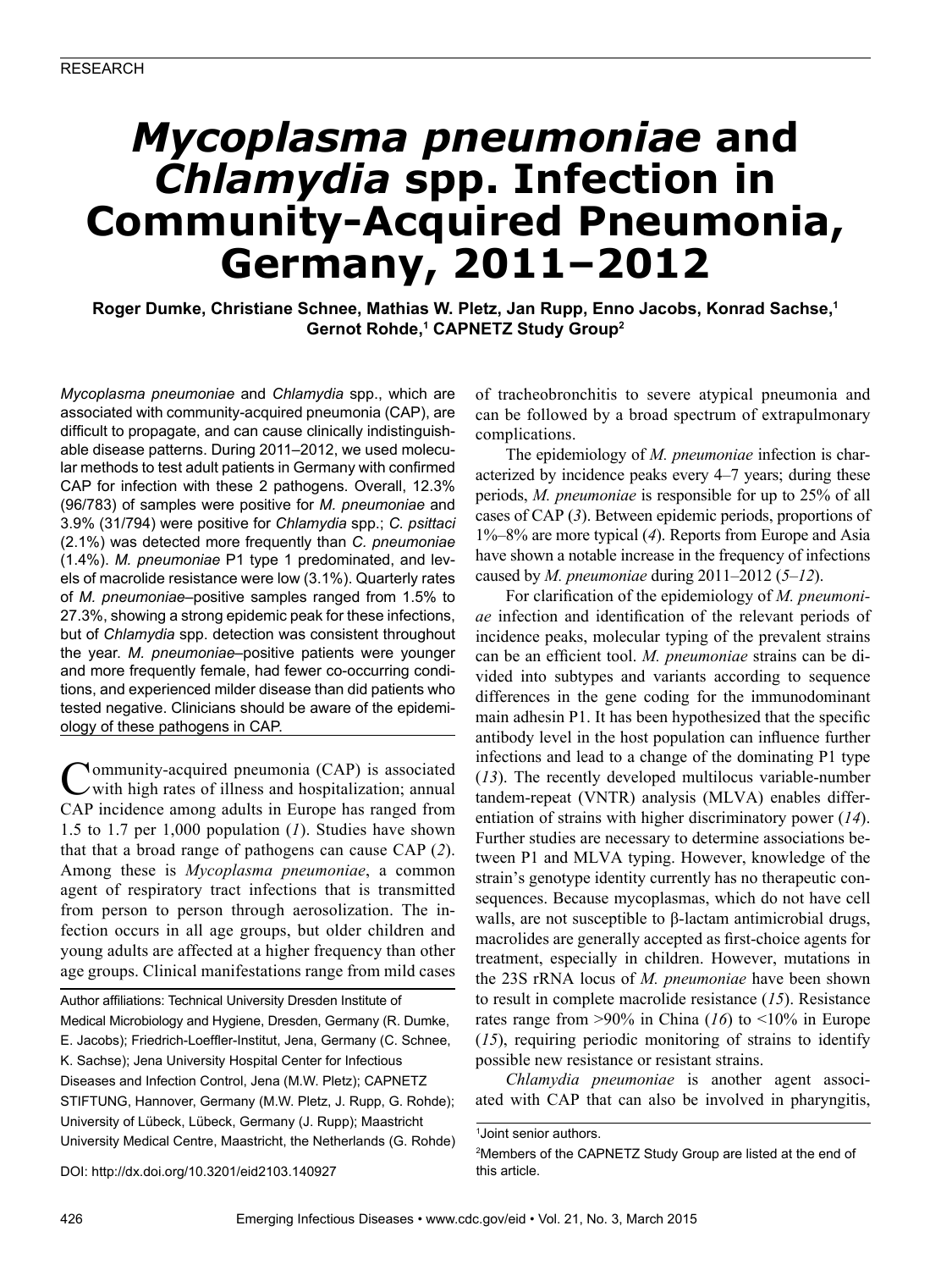*M. pneumoniae* and *Chlamydia* spp. Infection, Germany

bronchitis, and sinusitis. Reports have attributed 6%–20% of CAP cases to this bacterium (*17*), and its role in chronic respiratory illness (*18*) and exacerbation of asthma (*19*) has also been studied. *C. pneumoniae* infection is regarded as widely distributed, if not ubiquitous, with antibody prevalence rates >50% (*19*). The clinical course of infection varies from subclinical to mild and, more rarely, to severe manifestations of pneumonia. The outcome of infection is often dependent on the patient's immune competence, but co-infection by other bacteria has been suggested to be relevant in 30% of adult cases of CAP (*20*). However, a discrepancy exists between the elevated serologic prevalence and the low figures obtained through DNA-based detection methods (*21*); a recent publication from Germany reported a prevalence <1% (*22*).

Other *Chlamydia* spp. have not usually been included in epidemiologic studies of pneumonia. In particular, *C. psittaci*, the causative agent of human psittacosis (or ornithosis), has not been investigated except in severe clinical pneumonia cases. As is the case for infections caused by by other chlamydiae, an asymptomatic or mild clinical course of *C. psittaci* is far more frequent than a fulminant outbreak of disease. Nevertheless, infections that do not result in overt illness may have long-term implications for the patient's health, as was shown in cattle that were carriers of *Chlamydia* spp. but did not show signs of disease (*23*).

In this study, we used molecular diagnostic approaches to investigate the occurrence of *M. pneumoniae* and *Chlamydia* spp. in adult patients in Germany who had confirmed CAP. The use of molecular typing methods for *M. pneumoniae* in combination with the determination of macrolide resistance was intended to obtain a nationwide overview of circulating strains in a period of high incidence of infections. Parallel testing for *Chlamydia*  spp. was included to explore the frequency of co-infections with 2 microorganisms that are difficult to propagate and that can cause disease patterns that may be clinically indistinguishable.

# **Methods**

# **Patient Population, Samples, and Data Collection**

The CAPNETZ study is a multicenter, prospective, epidemiologic cohort study initiated by the German Competence Network for Community-Acquired Pneumonia (http:// www.capnetz.de [*24*]). The network comprises clinical centers throughout Germany representing hospitals and outpatient departments at all levels of health care provision that are involved in the management of CAP. The decision on timing and type of treatment for each patient is left to the discretion of the attending physician. No attempt is made to implement standardized criteria or rules for the assessment of pneumonia severity or for the decision to hospitalize.

For this study, we prospectively recorded all consecutive and nonselected patients who sought treatment for signs and symptoms of CAP during March 2011–December 2012. Eligible participants were adult patients  $(≥18$ years of age) who had CAP confirmed by a new pulmonary infiltrate on chest radiograph and >1 sign or symptom of lower respiratory tract infection (i.e., fever, cough, purulent sputum, focal chest signs). Exclusion criteria were the following: hospital admission within 28 days before sampling, presence of immunosuppression (defined as chemotherapy and/or neutropenia  $\leq 1,000$  10<sup>6</sup>/L during the previous 28 days), therapy with corticosteroids >20 mg for >14 days, known HIV infection, immunosuppressive therapy after organ or bone marrow transplant, or active tuberculosis. All patients gave written informed consent and received a pseudonym from an independent third party to ensure data security. The study is registered at the German Clinical Trial Register (DRKS-ID: DRKS00005274).

All patients provided pharyngeal swab specimens for the determination of the presence of *M. pneumoniae* and *Chlamydia* spp. Follow-up consultations by phone call to patient or next of kin or family physician were conducted 28 days and 180 days after enrollment. All demographic, clinical, and diagnostic data for patients were recorded using standardized Web-based data sheets created by 2mt (Ulm, Germany). The study was approved by the Institutional Review Board of the Otto-von-Guericke University (Magdeburg, Germany) under ID 104/01 in 2001 and subsequently by all local institutional review boards.

# **Sample Processing and Microbiological Investigations**

# **DNA Extraction**

Swab specimens were shipped overnight in transport medium to the Friedrich-Loeffler-Institut (Jena, Germany) for testing. DNA extraction was performed by using the High Pure PCR Template Preparation Kit (Roche Diagnostics, Mannheim, Germany) according to the manufacturer's instructions.

# **Testing for** *Chlamydia* **spp.**

To test for *Chlamydia* spp., we first conducted a real-time PCR specific for the family *Chlamydiaceae* (*25*). Positive samples were further examined by using a *C. psittaci*–specific real-time PCR (*26*) and a DNA microarray assay in ArrayStrip format that covered all *Chlamydia* spp., *Waddlia chondrophila*, and *Simkania negevensis* (*27*,*28*).

# **Testing for** *M. pneumoniae*

Aliquots of the DNA extracts were examined by using a previously described real-time PCR assay targeting copies of the repetitive element RepMP1 (*29*). Positive samples were further tested for macrolide resistance by methods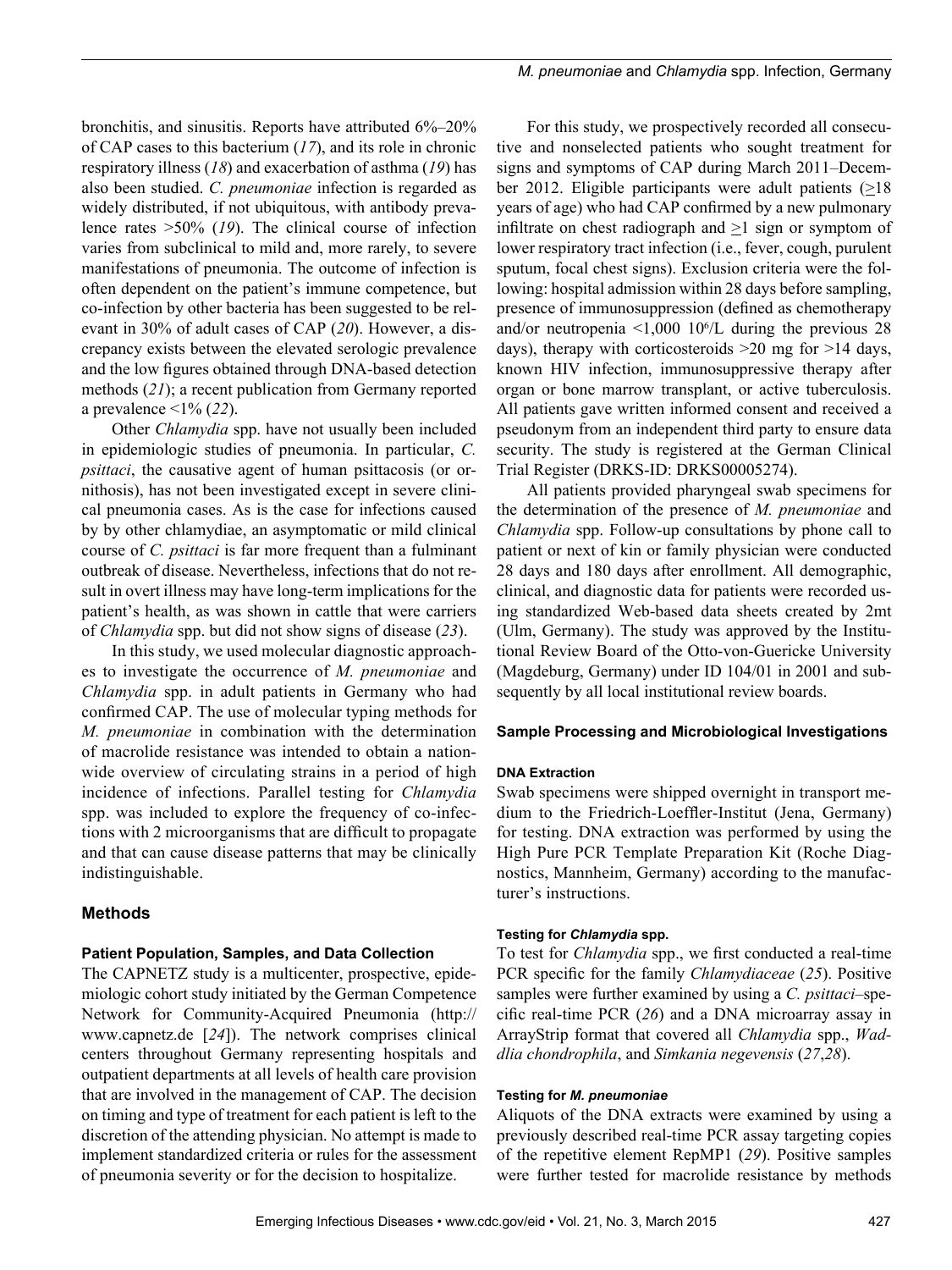previously reported (*15*). P1 and MLVA type were determined by nested PCR approaches and sequencing (*30*,*31*).

# **Statistical Analysis**

Categorical data are presented as frequencies and were compared by  $\chi^2$  or Fisher exact test, as appropriate. The Yates correction procedure was applied to all comparisons.

Continuous variables are presented as median and range. Differences were analyzed by using the Mann-Whitney U test; p values <0.05 were considered significant. All analyses were carried out in SPSS version 20 software (IBM/SPSS, Chicago, IL, USA).

# **Results**

Overall, 783 CAP patients were enrolled during March 2011–December 2012 and were tested for *M. pneumoniae*; 96 (12.3%) were positive. Patients who had *M. pneumoniae* infection were significantly younger and more frequently female, had fewer co-occurring conditions, and experienced significantly milder disease that did those who did not have *M. pneumoniae* infection (Table 1). *M. pneumoniae*–positive patients were more frequently pretreated with antimicrobial drugs; however, we found no significant differences in the classes of antimicrobial drugs administered, particularly not in the use of macrolides.

Using real-time PCR targeting the RepMP1 copies in the *M. pneumoniae* genome, we calculated a median of 7.8  $\times$  10<sup>3</sup> copies (range 4.1  $\times$  10<sup>1</sup> to 1.5  $\times$  10<sup>6</sup>) in the *M. pneumoniae*–positive samples. *M. pneumoniae* positivity showed a clear season-dependent trend; low positivity of ≈4% was

found at the beginning and the end of the investigation period, but high positivity was found during October 2011– December 2011. Quarterly incidence ranged from 1.5% (quarter 3, 2012) to 27.3% (quarter 4, 2011) (Figure 1).

The percentage of *M. pneumoniae*–positive patients from each age group ranged from 28.1% for the 18- to 29 year age group to 13.5% for the  $\geq 60$ -year age group (Figure 2). The prevalence of *M. pneumoniae* decreased by age group: 18–29 years, 38%; 30–39 years, 31%; 40–49 years, 17%; 50–59 years, 13%;  $\geq 60$  years, 3%. More than half (55%) of *M. pneumoniae*–positive patients were female; only the 18- to 29-year age group had more *M. pneumoniae*–positive men than women.

Regarding the P1 genotype, all strains in the 96 *M. pneumoniae*–positive samples could be typed culture independently. Subtype 1 strains dominated (60.4%; Figure 1, panel B), followed by variant 2a (19.8%), variant 2b (9.4%), variant 2c (8.3), and subtype 2 strains (2.1%). A high proportion of subtype 1 strains were found during the entire 22-month investigation period, and all P1 types detected during the period were found at nearly the same proportion during the high-incidence period of October– December 2011.

Highly discriminatory MLVA was carried out on all positive samples using nested PCR. For 87 of the 96 samples, the complete recommended panel of 5 tandem-repeat regions could be amplified and sequenced successfully. Overall, 23 MLVA types were identified. The most common MLVA types were 4/4/5/7/2 (n = 12, 13.8%) and 5/4/5/7/2  $(n = 11, 12.6%)$ . During the high-incidence period (quarter

| Table T. Demographic and chincal characteristics or patients with community-acquired priedmonia whose respiratory tract samples<br>were tested for Mycoplasma pneumoniae, Germany, 2011-2012* |                  |                    |                     |          |  |  |
|-----------------------------------------------------------------------------------------------------------------------------------------------------------------------------------------------|------------------|--------------------|---------------------|----------|--|--|
|                                                                                                                                                                                               |                  | M. pneumoniae-     | M. pneumoniae-      |          |  |  |
| Characteristic                                                                                                                                                                                | All, $n = 783$   | positive, $n = 96$ | negative, $n = 687$ | p valuet |  |  |
| Median age, y (range)                                                                                                                                                                         | 61 (18-102)      | 39.5 (18-84)       | 64 (18-102)         | < 0.001  |  |  |
| Male sex                                                                                                                                                                                      | 56.8             | 43.8               | 58.7                | 0.008    |  |  |
| BMI (range)                                                                                                                                                                                   | 25.6 (13.9-56.5) | 24.2 (18.8-44.5)   | 25.8 (13.9-56.5)    |          |  |  |
| Co-occurring conditions                                                                                                                                                                       |                  |                    |                     |          |  |  |
| Chronic pulmonary disease                                                                                                                                                                     | 19.2             | 6.2                | 23.1                | < 0.001  |  |  |
| Chronic renal disease                                                                                                                                                                         | 19.2             | 0                  | 20.6                | 0.004    |  |  |
| Chronic heart failure                                                                                                                                                                         | 26.1             | 11.3               | 27.2                |          |  |  |
| Diabetes mellitus                                                                                                                                                                             | 24.9             | 11.1               | 25.9                |          |  |  |
| Cerebro-vascular disease                                                                                                                                                                      | 9.5              | 3.7                | 9.3                 |          |  |  |
| CURB scorest                                                                                                                                                                                  |                  |                    |                     | < 0.001  |  |  |
|                                                                                                                                                                                               | 57.3             | 77.0               | 54.7                |          |  |  |
|                                                                                                                                                                                               | 31.0             | 21.8               | 32.2                |          |  |  |
|                                                                                                                                                                                               | 10.5             | 1.1                | 11.8                |          |  |  |
| 3                                                                                                                                                                                             | 1.2              | 0                  | 1.4                 |          |  |  |
|                                                                                                                                                                                               | 0                | 0                  | 0                   |          |  |  |
| Antimicrobial drug pretreatment                                                                                                                                                               | 29.3             | 51.0               | 26.2                | < 0.001  |  |  |
| <b>Macrolides</b>                                                                                                                                                                             | 8.0              | 7.3                | 8.3                 | ş        |  |  |
| Mortality rate                                                                                                                                                                                |                  |                    |                     |          |  |  |
| 28 d                                                                                                                                                                                          | 1.8              | 0                  | 2.0                 |          |  |  |
| 180 d                                                                                                                                                                                         | 4.6              | 0                  | 5.2                 |          |  |  |

**Table 1.** Demographic and clinical oberacteristics of patients with community-acquired pneumonia whose respiratory tract complex

\*Values are percentages except as indicated. BMI, body mass index.

†Only significant values are shown. Comparison between *M. pneumoniae*-positive and -negative patients by χ<sup>2</sup> or Mann-Whitney U test as appropriate. ‡Clinical evaluation of the following risk factors (each scores 1 point): Confusion; blood Urea >7 mmol/L; Respiratory rate ≥30 bpm; Blood pressure <90 (systolic) or ≤60 mm Hg (diastolic).

§Also no significant differences for any other antimicrobial drug classes.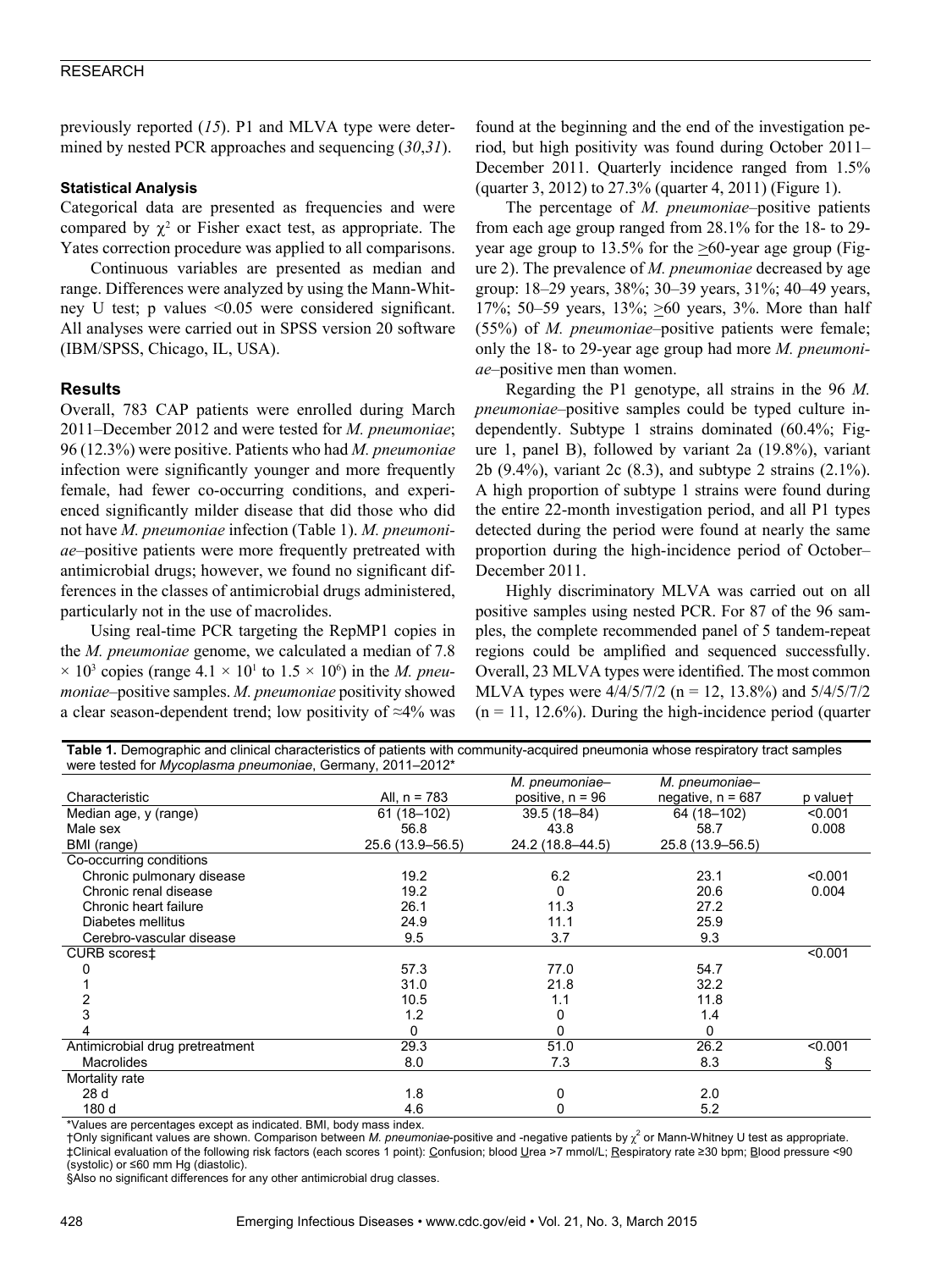

**Figure 1.** Results of molecular detection of *Mycoplasma pneumoniae* from 783 respiratory tract specimens from adult patients with pneumonia, Germany, March 2011–December 2012. A) Quarterly incidence of *M. pneumoniae* infection. n values indicate number of samples investigated by real-time PCR. B) *M. pneumoniae* P1 genotypes. C) *M. pneumoniae* multilocus variable-number tandem-repeat analysis types. Numbers of strains belonging to a given type are indicated in parentheses.

4 of 2011), the 42 *M. pneumoniae* strains that showed valid MLVA results belonged to 16 MLVA types. No clear correlation was found between P1 and MLVA typing. The 51 classifiable subtype 1 strains can be assigned to 16 MLVA types (Table 2). Five of these MLVA types can also be found in subtype 2 and the related variant 2 strains.

On the basis of sequencing data, macrolide resistance can be assumed in 3 of the 96 *M. pneumoniae*–positive specimens (3.1%). All strains showed an  $A\rightarrow G$  mutation at position 2063 of the 23S rRNA. The macrolide-resistant strains belonged to the predominant subtype 1 in P1 typing but differed in MLVA type (2/3/6/6/2, 2/4/5/7/2, and 5/4/5/7/2). The specimens containing resistant strains were

sampled at different points of the study: December 2011, April 2012, and August 2012. All affected patients were female (ages 31, 42, and 42 years). For 2 of these patients, treatment with macrolides during the month before sampling was reported.

We further tested 794 patients for *Chlamydia* spp. (Table 3); 31 (3.9%) patients tested positive, 6 with dual infections (Table 4). In contrast to the *M. pneumoniae* findings, we found no significant differences in clinical characteristics between *Chlamydia*-positive and -negative patients (Table 3). Notably, no *Chlamydia*-positive patients received macrolides, whereas 8.3% of *Chlamydia*-negative patients did.

Test results identified *C. psittaci* (2.1%) as the most prevalent chlamydial species, followed by *C. pneumoniae* (1.4%). In addition, *C. trachomatis*, *Simkania negevensis*, and the animal pathogens *C. suis*, *C. abortus* and *Waddlia chondrophila* were identified in individual samples. The use of a DNA microarray assay combined with real-time PCR assays enabled us to detect multiple chlamydial infections; all 6 dual chlamydial infections (representing 19.3% of *Chlamydia*-positive patients) involved *C. psittaci*, 3 in conjunction with *C. pneumoniae* and 1 each with *C. abortus*, *S. negevensis*, and *W. chondrophila*. Co-infections with *M. pneumoniae* and *Chlamydia* spp. were detected in 3 samples (3.1% of *M. pneumonia*–positive and 8.1% of *Chlamydia*-positive specimens): 1 *M. pneumoniae* + *C. psittaci*, 1 *M. pneumoniae + C. pneumoniae*, and 1 *M. pneumoniae + C. psittaci + C. pneumoniae.*

#### **Discussion**

Many studies have described the strictly time-dependent epidemiology of infections caused by *M. pneumoniae* (*3*). Although we did not include serologic testing to provide further information for the differentiation of colonization of patient from infection, the results of our study confirm a strong epidemic peak of *M. pneumoniae*–positive



**Figure 2.** Age and sex distribution of patients with *Mycoplasma pneumoniae*–positive respiratory tract samples (n = 96), Germany, March 2011–December 2012. Percentage of positive samples for each age group: 18–29 y, 28.1%; 30–39 y, 21.9%; 40–49 y, 22.9%; 50–59 y, 14.6%; >60 y, 13.5%. (Total >100% due to rounding.)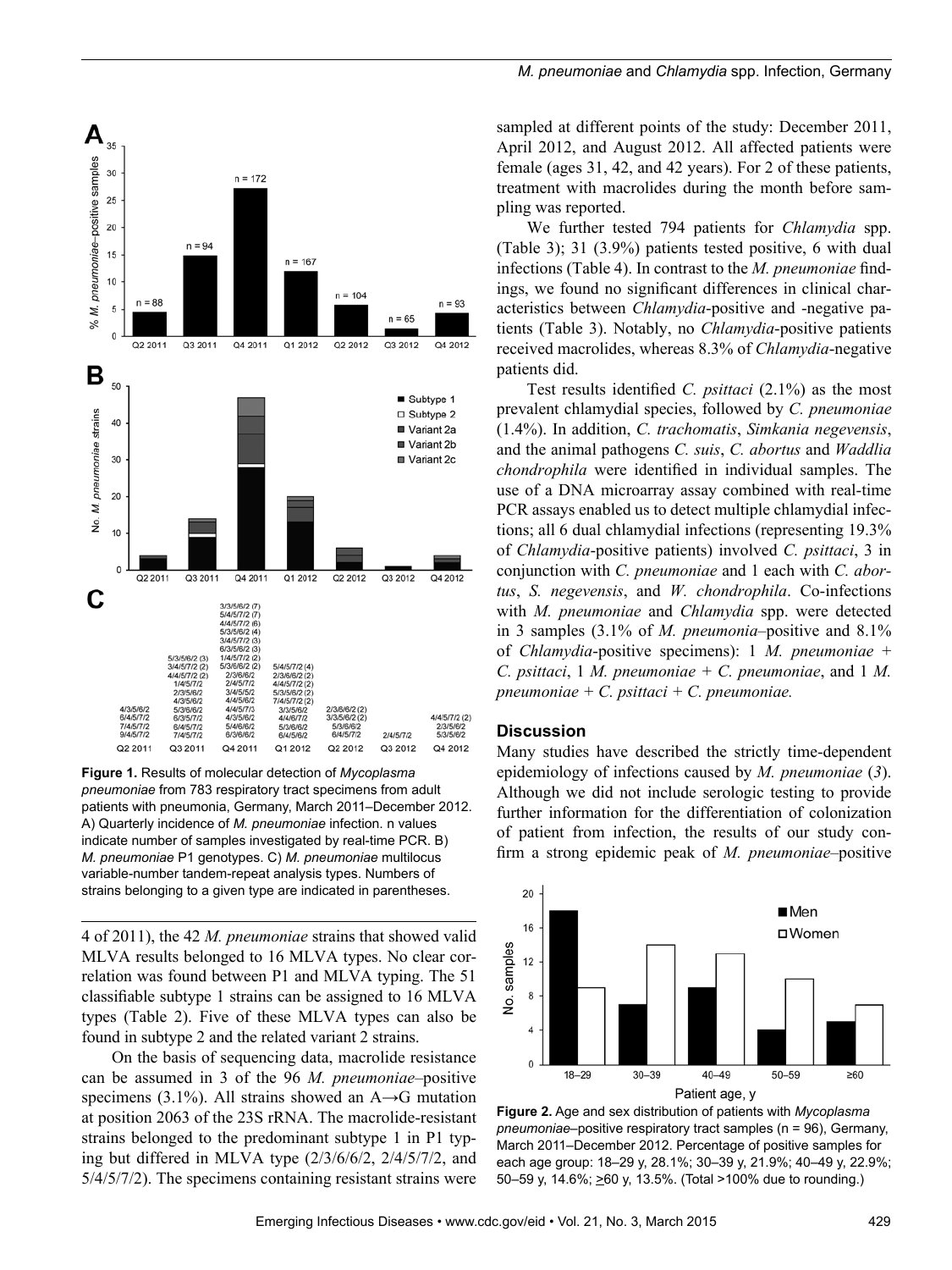### RESEARCH

| acquired pneumonia, Germany, 2011–2012*                               |                                                  |  |  |  |
|-----------------------------------------------------------------------|--------------------------------------------------|--|--|--|
| P1 type                                                               | MLVA types (no. strains)                         |  |  |  |
| Subtype $1, n = 51$                                                   | 1/4/5/7/2 (3), 2/3/6/6/2, 2/4/5/7/2 (2),         |  |  |  |
|                                                                       | 3/3/5/6/2 (2), 3/4/5/5/2 (2), 3/4/5/7/2 (5),     |  |  |  |
|                                                                       | 4/4/5/6/2 (2), 4/4/5/7/2 (11), 4/4/6/7/2,        |  |  |  |
|                                                                       | 5/3/5/6/2, 5/3/6/6/2, 5/4/5/7/2 (11), 6/3/5/7/2, |  |  |  |
|                                                                       | 6/4/5/7/2 (3), 7/4/5/7/2 (3), 9/4/5/7/2          |  |  |  |
| Subtype 2, $n = 2$                                                    | $5/3/6/6/2$ (2)                                  |  |  |  |
| Variant 2a. $n = 19$                                                  | 2/3/5/6/2 (2), 3/3/5/6/2 (6), 4/3/5/6/2 (2),     |  |  |  |
|                                                                       | 5/3/5/6/2 (5), 6/3/5/6/2 (2), 6/4/5/6/2,         |  |  |  |
|                                                                       | 7/4/5/7/2                                        |  |  |  |
| Variant 2b, $n = 8$                                                   | 2/3/6/6/2 (4), 5/3/6/6/2 (2), 5/4/6/6/2,         |  |  |  |
|                                                                       | 6/3/5/6/2                                        |  |  |  |
| Variant 2c. $n = 7$                                                   | 3/3/5/6/2 (2), 4/3/5/6/2, 5/3/5/6/2 (3),         |  |  |  |
|                                                                       | 6/3/5/6/2                                        |  |  |  |
| *Underlining indicates MLVA types that occur in both subtype 1 and    |                                                  |  |  |  |
| subtype 2/variant 2 strains. MLVA, multilocus variable-number tandem- |                                                  |  |  |  |
| repeat analysis.                                                      |                                                  |  |  |  |

Table 2. Comparison of the results of P1 and MLVA typing of 87 *Mycoplasma pneumoniae* strains from patients with community-

respiratory samples among adult patients with suspected CAP in Germany during 2011–2012. The incidence of infections temporarily rose to  $\approx$ 27% during the fourth quarter of 2011, a level that is in accordance with other reports (*5– 12*). Despite limited comparability (e.g., target used), the number of RepMP1 copies measured with real-time PCR (median  $7.8 \times 10^3$ ) is in the range of results of other studies (*32*,*33*). Because of the short duration of the epidemic peak and known deficiencies in testing routines for symptomatic *M. pneumoniae* patients, an increase in incidence could easily escape the notice of public health authorities. Moreover, because patients with *M. pneumoniae* infection were significantly younger than those without infection, it is possible

that the true incidence might even be higher, given the fact that younger persons visit physicians less frequently and are admitted to hospitals less often than older patients. In addition, β-lactams are often used as the first-line antimicrobial drugs for CAP but are known to be inefficient in treatment of *Mycoplasma* infections; this conflict might represent another reason for the spread of this pathogen. In light of these results, revision of recent guidelines for management of CAP with antimicrobial drugs should be considered.

Typing of strains can help clarify the dynamics of epidemic peaks. There is no evidence that the incidence peak we registered was related to the genotype of circulating strains. *M. pneumoniae* is a genetically conserved organism, which implies limits to potential typing targets; most frequently used is P1, the main adhesin and most immunogenic protein, where sequence variation occurs mainly in the 2 copies of repetitive elements RepMP2/3 and RepMP4 of the P1-encoding locus *mpn141*. The epidemiologic importance of P1 genotypes is based on their ability to generate a specific host immune response (*13*). Therefore, P1 genotyping of circulating mycoplasma strains is helpful for understanding hostpathogen interactions and the infections ensuing. The current dominance of subtype 1 strains in combination with a rare occurrence of subtype 2 was also described in Europe and Asia (*11*,*34*). Subtype 2 strains have been replaced with the phylogenetically related variant 2 strains, which occurred in our study in different types. The variant 2c of this group was described in 2011 in several isolates from China (*34*); our detection of variant 2c strains in Germany confirms the parallel circulation of most variant 2 strains described this far.

| Table 3. Demographic and clinical characteristics of patients with community-acquired pneumonia whose respiratory tract samples |                  |                              |                               |            |  |  |
|---------------------------------------------------------------------------------------------------------------------------------|------------------|------------------------------|-------------------------------|------------|--|--|
| were tested for <i>Chlamydia</i> spp., Germany, 2011–2012 <sup>*</sup>                                                          |                  |                              |                               |            |  |  |
| Characteristic                                                                                                                  | All, $n = 794$   | Chlamydia-positive, $n = 31$ | Chlamydia-negative, $n = 763$ | p valuet   |  |  |
| Median age, y (range)                                                                                                           | 61 (18-102)      | 64 (18-89)                   | 61 (18-102)                   |            |  |  |
| Male sex                                                                                                                        | 56.8             | 54.8                         | 56.9                          |            |  |  |
| BMI (range)                                                                                                                     | 25.6 (13.9–56.5) | 24.3 (17.7-45.3)             | 25.7 (13.9–56.5)              |            |  |  |
| Co-occurring                                                                                                                    |                  |                              |                               |            |  |  |
| Chronic pulmonary disease                                                                                                       | 21.2             | 32.3                         | 20.7                          |            |  |  |
| Chronic renal disease                                                                                                           | 19.2             | 0                            | 19.9                          | $p = 0.05$ |  |  |
| Chronic heart failure                                                                                                           | 25.7             | 12.5                         | 26.2                          |            |  |  |
| Diabetes mellitus                                                                                                               | 24.8             | 25.0                         | 24.8                          |            |  |  |
| Cerebro-vascular disease                                                                                                        | 9.3              | 12.5                         | 9.2                           |            |  |  |
| CURB scores‡                                                                                                                    |                  |                              |                               |            |  |  |
|                                                                                                                                 | 56.8             | 54.8                         | 56.9                          |            |  |  |
|                                                                                                                                 | 31.5             | 41.9                         | 31.0                          |            |  |  |
|                                                                                                                                 | 10.5             | 3.2                          | 10.8                          |            |  |  |
|                                                                                                                                 | 1.2              | 0                            | 1.2                           |            |  |  |
|                                                                                                                                 | 0                | 0                            | <sup>0</sup>                  |            |  |  |
| Antimicrobial drug pretreatment                                                                                                 | 29.1             | 25.8                         | 29.3                          |            |  |  |
| <b>Macrolides</b>                                                                                                               | 7.9              | 0                            | 8.3                           |            |  |  |
| Mortality rate                                                                                                                  |                  |                              |                               |            |  |  |
| 28 d                                                                                                                            | 1.8              | 6.5                          | 1.6                           |            |  |  |
| 180 d                                                                                                                           | 4.7              | 6.5                          | 4.6                           |            |  |  |

\*Values are percentages except as indicated. BMI, body mass index.

†Only significant values are shown. Comparison between *Chlamydia*-positive and -negative patients by χ<sup>2</sup> or Mann-Whitney U test as appropriate. ‡Clinical evaluation of the following risk factors (each scores 1 point): Confusion; blood Urea >7 mmol/L; Respiratory rate ≥30 bpm; Blood pressure <90 (systolic) or ≤60 mm Hg (diastolic).

§Also no significant differences for other antibiotic classes.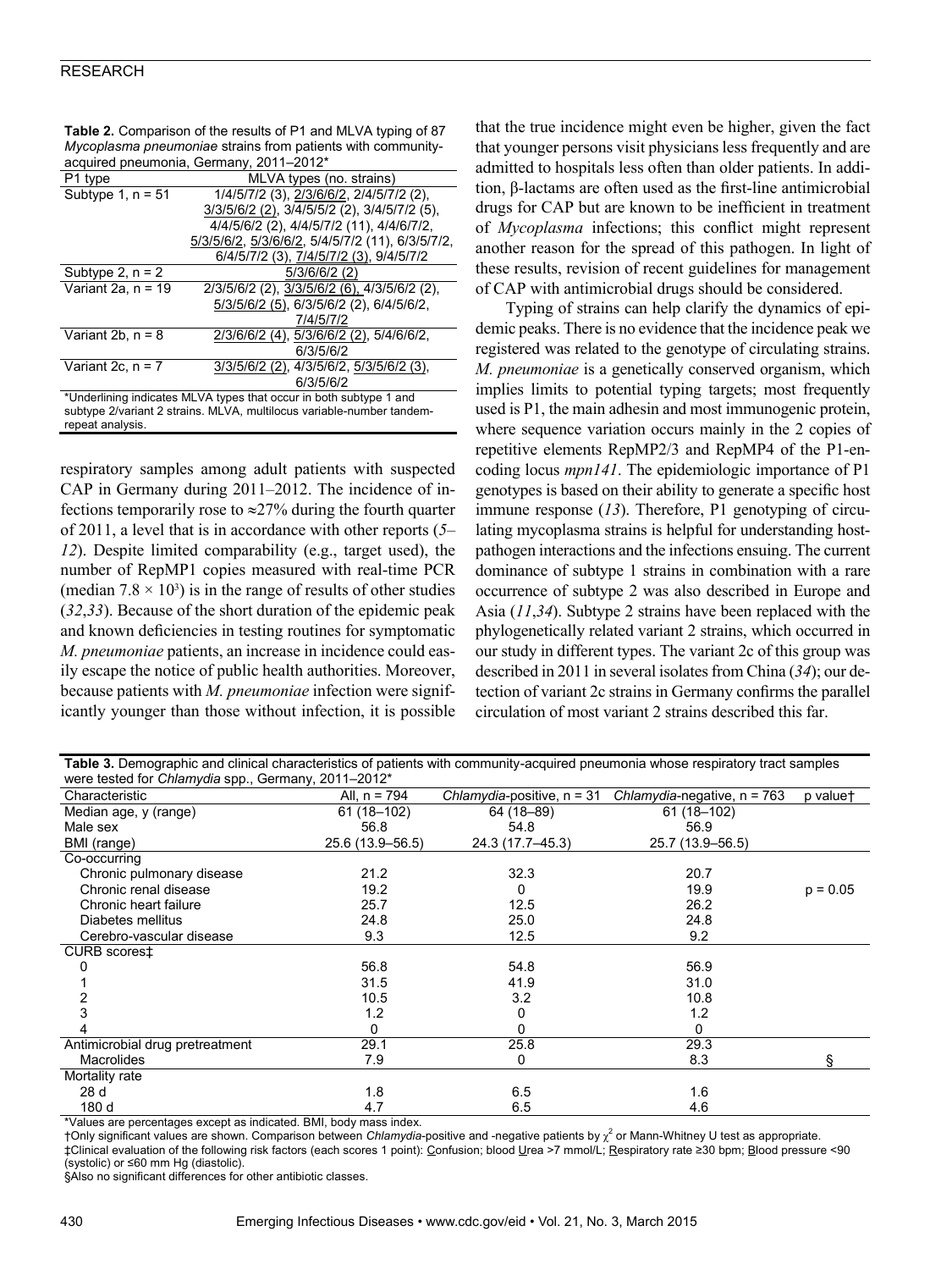In this study, only particular regions of the P1 gene were selected for analysis, and the occurrence of additional P1 types showing further sequence variations cannot be ruled out. The recently characterized variant 2d (*35*) shares an identical 3′ part of the RepMP2/3 with variant 2a but differs in the 5′ region of the repetitive element; on the basis of those results, we retested all variant 2a strains, but we could not confirm the occurrence of variant 2d.

For epidemiologic reasons, it is important that the period with a high proportion of *M. pneumoniae*–positive samples (October–December 2011) was not associated with a change of the dominating genotype nor with the presence of a particular P1 type. Previous reports have hypothesized that the circulation of genotype-specific antibodies in the human population can influence the number of infections and the dominating P1 type (*13*), but our data do not support this hypothesis.

In recent years, MLVA was introduced for typing of *M. pneumoniae* isolates (*14*) and extended to culture-independent typing from clinical samples (*31*). The determination of the number of 5 VNTR markers (Mpn1, 13–16) enables characterization of strains with a higher discriminatory power in comparison with P1 typing. Whereas the genomic regions used for MLVA are located mainly between genes and within genes of unknown function, the P1 protein plays a critical role in host–pathogen interaction. The most common MLVA types (4/4/5/7/2 and 5/4/5/7/2) we detected were also found in high abundance in strains recently identified in France, China, and the United States (*11*,*16*,*36*), thus indicating a worldwide dissemination of particular MLVA types.

Regarding the strains included in our study, the assignment of P1 types to MLVA types confirmed that no clear relationship between the typing methods exists (Table 2). In agreement with the results of other reports (*11*,*14*,*16*), a low number of P1 subtype 1 strains belong to MLVA types that are typical for subtype 2 or variant strains (e.g., 5/3/5/6/2) and vice versa. In our opinion, both typing approaches are of practical importance and complement each other; the circulating P1 types reflect a more host-dependent pattern, whereas MLVA can differentiate strains with higher discriminatory power, enabling a better understanding of epidemiologic relationships.

Instability of VNTR marker 1 has been reported (*36*), and the removal of Mpn1 from the current MLVA scheme has been suggested (*16*). For our data, the removal of Mpn1 would reduce the number of MLVA genotypes to 9, with >80% of strains belonging to 2 types, 3/5/6/2 and 4/5/7/2. This change would result in a substantial decrease of the discriminatory power of the MLVA typing method and would require efforts to include further VNTR markers showing a stable number of repeats within a given strain.

Table 4. Results of testing for *Chlamydia* spp. in 780 respiratory samples from patients with community-acquired pneumonia, Germany, 2011–2012

| Species                                                                    | No. (%) positive |  |  |
|----------------------------------------------------------------------------|------------------|--|--|
| C. psittaci                                                                | 17(2.2)          |  |  |
| C. pneumoniae                                                              | 11(1.4)          |  |  |
| C. trachomatis                                                             | 3(0.4)           |  |  |
| C. suis                                                                    | 2(0.3)           |  |  |
| C. abortus                                                                 | 1(0.1)           |  |  |
| Other Chlamydia sp.                                                        | 1(0.1)           |  |  |
| Simkania negevensis                                                        | 1(0.1)           |  |  |
| Waddlia chondrophila                                                       | (0.1)            |  |  |
| Total                                                                      | $37*$<br>(4.7)   |  |  |
| *A total of 31 patients tested positive; 6 were infected with >1 Chlamydia |                  |  |  |
| species.                                                                   |                  |  |  |

The data from our study confirm that a nationwide peak of infections caused by *M. pneumoniae* is polyclonal, which is in agreement with results of other reports (*11*). In contrast, the clonal spread of *M. pneumoniae* can only be expected for small-scale endemic outbreaks with person-to-person transmission in close communities, such as families (*37*).

Since 2000, an increase of the worldwide occurrence of macrolide resistance in *M. pneumoniae* strains to 90% and higher has reported. Compared with data from Asia (*16*), the proportion of 3.1% of macrolide-resistant *M. pneumoniae* strains we detected is low. Results of studies from Germany in recent years have showed results in the same range (*15*), thus indicating a nearly constant prevalence of resistance. Nevertheless, resistant strains are circulating in the population we investigated, which requires further monitoring of strains to provide an updated overview of drug resistance. Several reports have confirmed that resistant strains were selected during antimicrobial drug treatment (*38*). However, in our study, increased prescription of macrolide antimicrobial drugs, which can be expected during a period of high CAP incidence, did not result in a measurable increase of resistant strains. In addition, because most current resistance data originate from pediatric patients, the results of this study are of general interest because we report on adult patients.

Although further sequence differences of the 23S rRNA locus of *M. pneumoniae* have been described, the A→G mutation at position 2063 is most common (*15*,*16*). Comparison of sequencing results with antimicrobial susceptibility testing confirmed that the mutation at positions 2063/2064 led to a high level of macrolide resistance (*15*). Thus, with the mutation detected, resistance of these strains can be assumed. We did not find macrolide resistance to be associated with a certain MLVA type, which confirms the findings of other reports (*16*), but the low number of resistant strains in our study is insufficient for us to draw a final conclusion.

The results of *Chlamydia* testing are remarkable for the comprehensive methodologic approach. In the past, the choice of diagnostic tests was usually limited: that is, either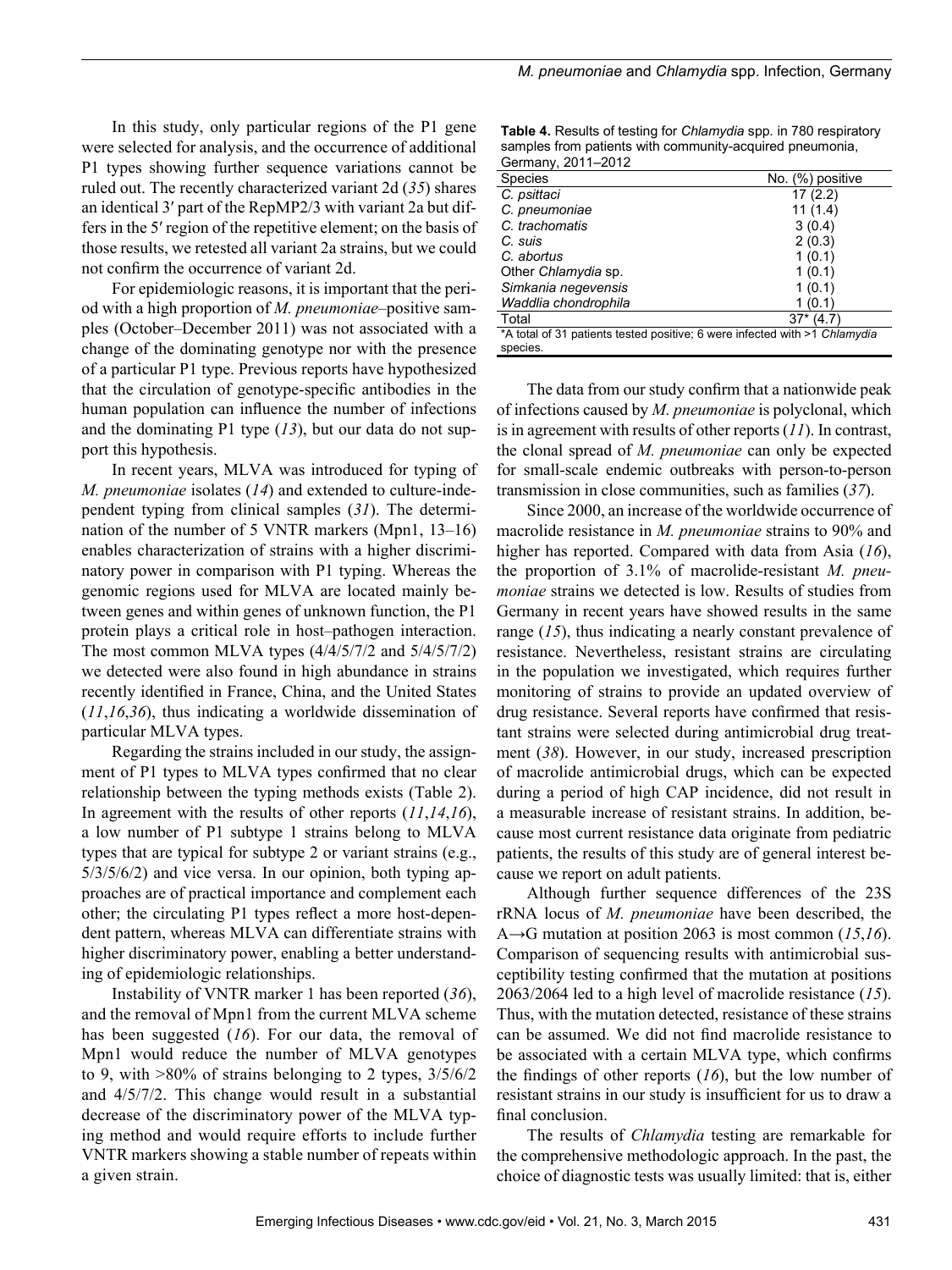# RESEARCH

only *C. pneumoniae* was analyzed or all *Chlamydia* spp. identified were thought to be *C. pneumoniae*. Although the positivity of 1.4% for *C. pneumoniae* we found is in line with previous data from Germany (*22*), the proportions of positive samples of 2.1% for *C. psittaci* and 4.7% for all *Chlamydiae* spp. considered here deserve specific attention (Table 4). Chlamydial co-infection involving >2 *Chlamydia* spp. has been shown to be frequent in trachoma patients (*39*), but data from pneumonia patients remain scarce. Our finding that 19.3% of *Chlamydia*-positive patients harbored >2 *Chlamydia* spp. is in the same range as the 24% found in a recent trachoma study (*40*).

One unexpected finding in our study was that *C. psittaci* positivity could not be correlated with the patients having regular contact with birds at home or at work. Moreover, no seasonal patterns were identified. Nevertheless, our findings indicate that chlamydial species other than *C. pneumoniae* should be included in testing of CAP patients; in particular, *C. psittaci* should be included but also *C. trachomatis*. The relatively high prevalence of *C. psittaci* we found raises questions about its epidemiologic and etiologic importance, which should be addressed in future studies.

In summary, we confirmed a strong epidemic peak of *M. pneumoniae*–positive respiratory samples among adult patients with confirmed CAP in Germany during 2011– 2012. During the fourth quarter of 2011, the incidence of infections temporarily rose to  $\approx$ 27% of all patients investigated. *Chlamydia* spp. were found in 3.9% of samples, without epidemic peaks. Throughout the study period, the dominant *M. pneumoniae* P1 type was subtype 1; only 3.1% of *M. pneumoniae* strains were macrolide resistant. Both bacteria represent relevant pathogens in CAP, and awareness of their epidemiology, particularly among clinicians, is clearly warranted.

Members of the CAPNETZ Study Group: M. Dreher, C. Cornelissen (Medical Clinic I, University Clinic RWTH Aachen, Aachen, Germany); W. Knüppel, I. Armari (Clinic for Internal Medicine, Hospital Bad Arolsen, Bad Arolsen, Germany); D. Stolz (Clinic for Pneumology, Uni-Spital, Basel, Switzerland); N. Suttorp, H. Schütte, P. Creutz (Department of Infectious Disease and Respiratory Medicine, Charité-University Medicine, Berlin, Germany); T. Bauer, T. Weiß (HELIOS Klinikum Emil von Behring, Berlin); W. Pankow, A. Lies, D. Thiemig (Clinic for Internal Medicine, Pneumology and Infektiology, Vivantes Clinical Center, Berlin-Neukölln, Germany); B. Hauptmeier, D. Wehde, M. Suermann (University Hospital Bergmannsheil, Department of Pneumology, Allergology and Sleep Medicine, Bochum, Germany); S. Ewig (Department of Respiratory Medicine and Infectious Diseases, Augusta Hospital, Bochum); M. Prediger, G. Zernia (III Medical Clinic, Carl-Thiem-Klinikum Cottbus); G. Höffken, M. Kolditz (Medical Clinic 1, Pneumology, University Clinic Dresden, Germany); T. Welte (Department of Respiratory Medicine, Hannover

Medical School, Hannover, Germany); G. Barten, M. Abrahamczik, J. Naim, W. Kröner (Main Office, Hannover); T. Illig, N. Klopp (Hannover Unified Biobank); C. Kroegel (Department of Cardiology, Angiology, Pneumology, Internal Intensive Care Medicine, University Hospital Jena, Germany); M. Pletz (Centre for Infection Medicine and Hospital Hygiene [ZIMK], University Hospital, Jena); K. Dalhoff, S. Schütz, R. Hörster (Med. Clinic III, Pulmonology, University Clinic Schleswig-Holstein, Lübeck, Germany); G. Rohde (Department of Respiratory Medicine, Maastricht University Medical Center, MUMC+, Maastricht, the Netherlands); H. Buschmann, R. Kröning (Brüderkrankenhaus St. Josef, Medical Clinic, Pneumology, Paderborn, Germany); T. Schaberg, I. Hering (Center of Pneumology, Diakonie-Hospital, Rotenburg, Germany); C. Schumann (Department of Internal Medicine II, University of Ulm, Ulm, Germany); T. Illmann, M. Wallner (2mt Software, Ulm); and all study nurses.

#### **Acknowledgments**

We gratefully acknowledge the excellent technical assistance of Simone Bettermann, Sigrid Gäbler, Joëlle Naim, and Christine Grajetzki. We express our appreciation to all clinical physicians and physicians in private practice who saw and identified patients with community-acquired pneumonia for their work dedicated to CAPNETZ. We thank the CAPNETZ study team either temporarily or permanently involved in patient recruitment, sample, and data handling, as well as the patients included in the CAPNETZ study; without their collaboration, this article would not have been written.

CAPNETZ is a multidisciplinary approach to better understand and treat patients with community-acquired pneumonia. The network is funded by the German Ministry of Education and Research (Bundesministerium für Bildung und Forschung), grant no. 01KI07145. This study was financially supported by the Federal Ministry of Education and Research (BMBF) of Germany under grant no. 01KI07145 "CAPNETZ" and 01 KI 0720 "Zoonotic chlamydiae—Models of chronic and persistent infections in humans and animals." The funders had no role in study design, data collection and analysis, decision to publish, or preparation of the manuscript.

Dr. Dumke is a microbiologist at the Institute of Medical Microbiology and Hygiene, Technical University Dresden, Dresden, Germany. His research interests focus on detection of *M. pneumoniae* infections and characterization of *M. pneumoniae* strains.

#### **References**

- 1 Torres A, Peetermans WE, Viegi G, Blasi F. Risk factors for community-acquired pneumonia in adults in Europe: a literature review. Thorax. 2013;68:1057–65. http://dx.doi.org/10.1136/ thoraxjnl-2013-204282
- 2. Welte T, Torres A, Nathwani D. Clinical and economic burden of community-acquired pneumonia among adults in Europe. Thorax. 2012;67:71–9. http://dx.doi.org/10.1136/thx.2009.129502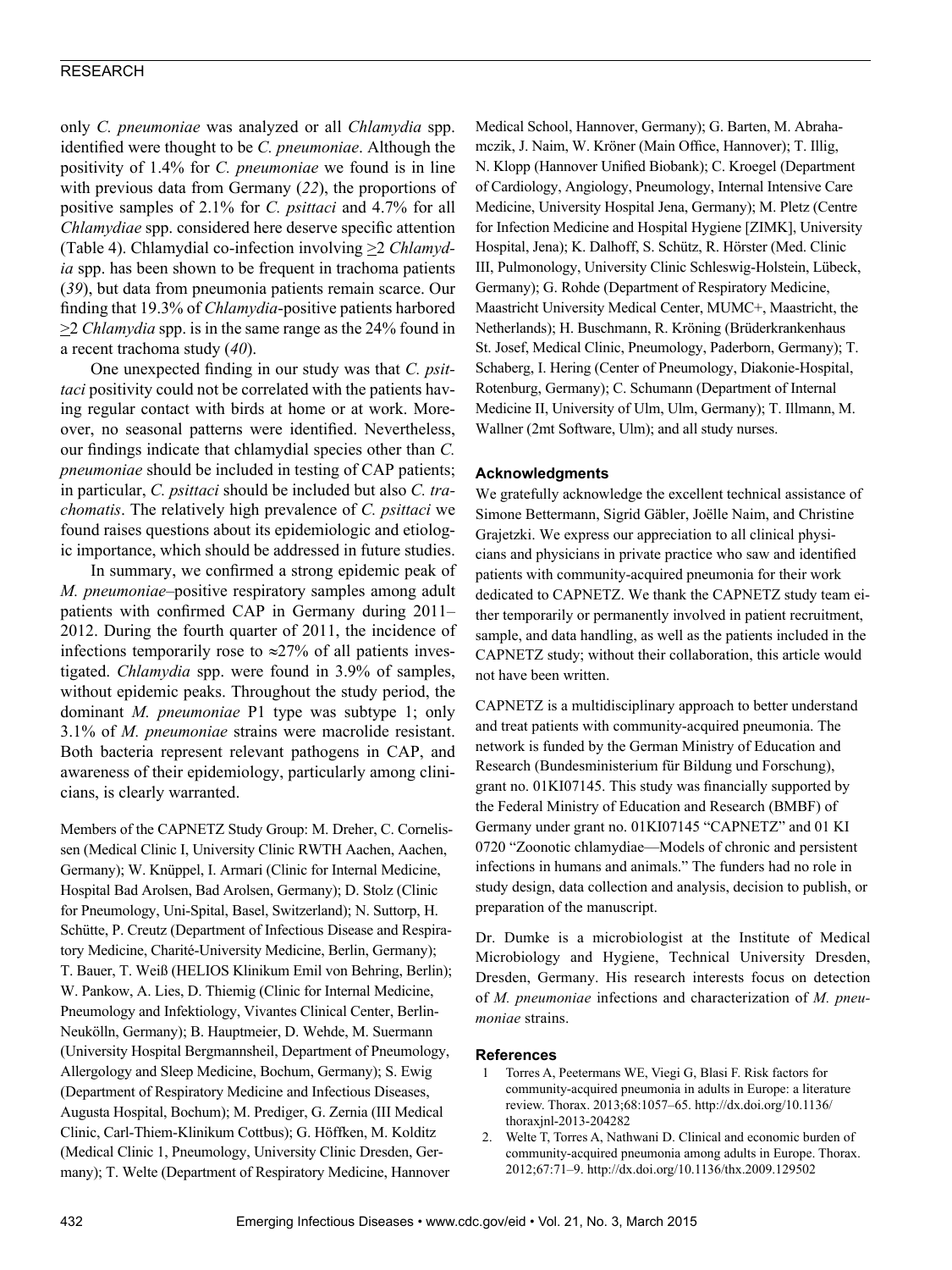#### *M. pneumoniae* and *Chlamydia* spp. Infection, Germany

- 3. Atkinson TP, Balish MF, Waites KB. Epidemiology, clinical manifestations, pathogenesis and laboratory detection of *Mycoplasma pneumoniae* infections. FEMS Microbiol Rev. 2008;32:956–73. http://dx.doi.org/10.1111/j.1574-6976.2008.00129.x
- 4. von Baum H, Welte T, Marre R, Suttorp N, Lück C, Ewig S. *Mycoplasma pneumoniae* pneumonia revisited within the German Competence Network for Community-acquired pneumonia (CAPNETZ). BMC Infect Dis. 2009;9:62. http://dx.doi. org/10.1186/1471-2334-9-62
- 5. Polkowska A, Harjunpää A, Toikkanen S, Lappalainen M, Vuento R, Vuorinen T, et al. Increased incidence of *Mycoplasma pneumoniae* infection in Finland, 2010–2011. Euro Surveill. 2012;17:20072.
- 6. Uldum SA, Bangsborg JM, Gahrn-Hansen B, Ljung R, Molvadgaard M, Fons Petersen R et al. Epidemic of *Mycoplasma pneumoniae* infection in Denmark, 2010 and 2011. Euro Surveill. 2012;17:20073.
- 7. Blystad H, Ånestad G, Vestrheim DF, Madsen S, Rønning K. Increased incidence of *Mycoplasma pneumoniae* infection in Norway 2011. Euro Surveill. 2012;17:20074.
- 8. Chalker V, Stocki T, Litt D, Bermingham A, Watson J, Fleming D, et al. Increased detection of *Mycoplasma pneumoniae* infection in children in England and Wales, October 2011 to January 2012. Euro Surveill. 2012;17:20081.
- 9. Linde A, Ternhag A, Torner A, Claesson B. Antibiotic prescriptions and laboratory-confirmed cases of *Mycoplasma pneumoniae* during the epidemic in Sweden in 2011. Euro Surveill. 2012;17:20082.
- 10. Nir-Paz R, Abutbul A, Moses AE, Block C, Hidalgo-Grass C. Ongoing epidemic of *Mycoplasma pneumoniae* infection in Jerusalem, Israel, 2010 to 2012. Euro Surveill. 2012;17:20095.
- 11. Pereyre S, Touati A, Petitjean-Lecherbonnier J, Charron A, Vabret A, Bebear C. The increased incidence of *Mycoplasma pneumoniae* in France in 2011 was polyclonal, mainly involving *M. pneumoniae* type 1 strains. Clin Microbiol Infect. 2013;19:E212–7. http://dx.doi.org/10.1111/1469-0691.12107
- 12. Infectious Disease Surveillance Center. *Mycoplasma* pneumonia [cited 2014 Aug 31]. http://idsc.nih. go.jp/idwr/kanja/ weeklygraph/18myco-e.html
- 13. Dumke R, von Baum H, Lück PC, Jacobs E. Subtypes and variants of *Mycoplasma pneumoniae*: local and temporal changes in Germany 2003–2006 and absence of a correlation between the genotype in the respiratory tract and the occurrence of genotypespecific antibodies in the sera of infected patients. Epidemiol Infect. 2010;138:1829–37. http://dx.doi.org/10.1017/S0950268810000622
- 14. Dégrange S, Cazanave C, Charron A, Renaudin H, Bebear C, Bebear CM. Development of multiple-locus variable-number tandem-repeat analysis for molecular typing of *Mycoplasma pneumoniae.* J Clin Microbiol. 2009;47:914–23. http://dx.doi. org/10.1128/JCM.01935-08
- 15. Dumke R, von Baum H, Lück PC, Jacobs E. Occurrence of macrolide-resistant *Mycoplasma pneumoniae* strains in Germany. Clin Microbiol Infect. 2010;16:613–6. http://dx.doi.org/10.1111/ j.1469-0691.2009.02968.x
- 16. Sun H, Xue G, Yan C, Li S, Cao L, Yuan Y, et al. Multiple-locus variable-number tandem-repeat analysis of *Mycoplasma pneumoniae* clinical specimens and proposal for amendment of MLVA nomenclature. PLoS ONE. 2013;8:e64607. http://dx.doi.org/10.1371/ journal.pone.0064607
- 17. Hammerschlag MR. *Chlamydia pneumoniae* and the lung. Eur Respir J. 2000;16:1001–7. http://dx.doi.org/10.1183/ 09031936.00.16510010
- 18. Hahn DL, Azenabor AA, Beatty WL, Byrne GI. *Chlamydia pneumoniae* as a respiratory pathogen. Front Biosci. 2002;7:e66–76. http://dx.doi.org/10.2741/hahn
- 19. Blasi F, Tarsia P, Aliberti S. *Chlamydophila pneumoniae*. Clin Microbiol Infect. 2009;15:29–35. http://dx.doi.org/10.1111/ j.1469-0691.2008.02130.x
- 20. Marrie TJ, Peeling RW, Reid T, De Carolis E. *Chlamydia* species as a cause of community-acquired pneumonia in Canada. Eur Respir J. 2003;21:779–84. http://dx.doi.org/10.1183/ 09031936.03.00095403
- 21. Wellinghausen N, Straube E, Freidank H, von Baum H, Marre R, Essig A. Low prevalence of *Chlamydia pneumoniae* in adults with community-acquired pneumonia. Int J Med Microbiol. 2006;296:485–91. http://dx.doi.org/10.1016/ j.ijmm.2006.05.003
- 22. Pletz MW, Rohde G, Schutte H, Bals R, von Baum H, Welte T. Epidemiology and aetiology of community-acquired pneumonia (CAP). Dtsch Med Wochenschr. 2011;136:775–80. http://dx.doi. org/10.1055/s-0031-1275806
- 23. Reinhold P, Sachse K, Kaltenboeck B. *Chlamydiaceae* in cattle: commensals, trigger organisms, or pathogens? Vet J. 2011;189:257–67. http://dx.doi.org/10.1016/j.tvjl.2010.09.003
- 24. Welte T, Suttorp N, Marre R. CAPNETZ: Community-Acquired Pneumonia Competence Network. Infection. 2004;32:234–8. http://dx.doi.org/10.1007/s15010-004-3107-z
- 25. Ehricht R, Slickers P, Goellner S, Hotzel H, Sachse K. Optimized DNA microarray assay allows detection and genotyping of single PCR-amplifiable target copies. Mol Cell Probes. 2006;20:60–3. http://dx.doi.org/10.1016/j.mcp.2005.09.003
- 26. Pantchev A, Sting R, Bauerfeind R, Tyczka J, Sachse K. New real-time PCR tests for species-specific detection of *Chlamydophila psittaci* and *Chlamydophila abortus* from tissue samples. Vet J. 2009;181:145–50. http://dx.doi.org/10.1016/j.tvjl.2008.02.025
- 27. Sachse K, Hotzel H, Slickers P, Ellinger T, Ehricht R. DNA microarray-based detection and identification of *Chlamydia* and *Chlamydophila* spp. Mol Cell Probes. 2005;19:41–50. http://dx.doi. org/10.1016/j.mcp.2004.09.005
- 28. Schnee C, Sachse K. DNA microarray-based detection of multiple pathogens: *Mycoplasma* spp. and *Chlamydia* spp. Methods Mol Biol. 2015;1247:193-208.
- 29. Dumke R, Jacobs E. Comparison of commercial and in-house real-time PCR assays used for detection of *Mycoplasma pneumoniae.* J Clin Microbiol. 2009;47:441–4. http://dx.doi.org/10.1128/ JCM.01989-08
- 30. Dumke R, Lück PC, Noppen C, Schaefer C, von Baum H, Marre R, et al. Culture-independent molecular subtyping of *Mycoplasma pneumoniae* in clinical samples. J Clin Microbiol. 2006;44:2567–70. http://dx.doi.org/10.1128/JCM.00495-06
- 31. Dumke R, Jacobs E. Culture-independent multi-locus variablenumber tandem-repeat analysis (MLVA) of *Mycoplasma pneumoniae.* J Microbiol Methods. 2011;86:393–6. http://dx.doi. org/10.1016/j.mimet.2011.06.008
- 32. Chalker VJ, Stocki T, Mentasti M, Fleming D, Sadler C, Ellis J, et al. *Mycoplasma pneumoniae* infection in primary care investigated by real-time PCR in England and Wales. Eur J Clin Microbiol Infect Dis. 2011;30:915–21. http://dx.doi.org/10.1007/ s10096-011-1176-3
- 33. Spuesens EBM, Fraaij PLA, Visser EG, Hoogenboezem T, Hop WCJ, van Adrichem LNA, et al. Carriage of *Mycoplasma pneumoniae* in the upper respiratory tract of symptomatic and asymptomatic children: an observational study. PLoS Med. 2013;10:e1001444. http://dx.doi.org/10.1371/journal. pmed.1001444
- 34. Zhao F, Cao B, Li J, Song S, Tao X, Yin Y, et al. Sequence analysis of the p1 adhesin gene of *Mycoplasma pneumoniae* in clinical isolates collected in Beijing in 2008 to 2009. J Clin Microbiol. 2011;49:3000–3. http://dx.doi.org/10.1128/JCM.00105-11
- 35. Xiao J, Liu Y, Wang M, Jiang C, You X, Zhu C. Detection of *Mycoplasma pneumoniae* P1 subtype variations by denaturing gradient gel electrophoresis. Diagn Microbiol Infect Dis. 2014;78:24–8. http://dx.doi.org/10.1016/j.diagmicrobio. 2013.08.008